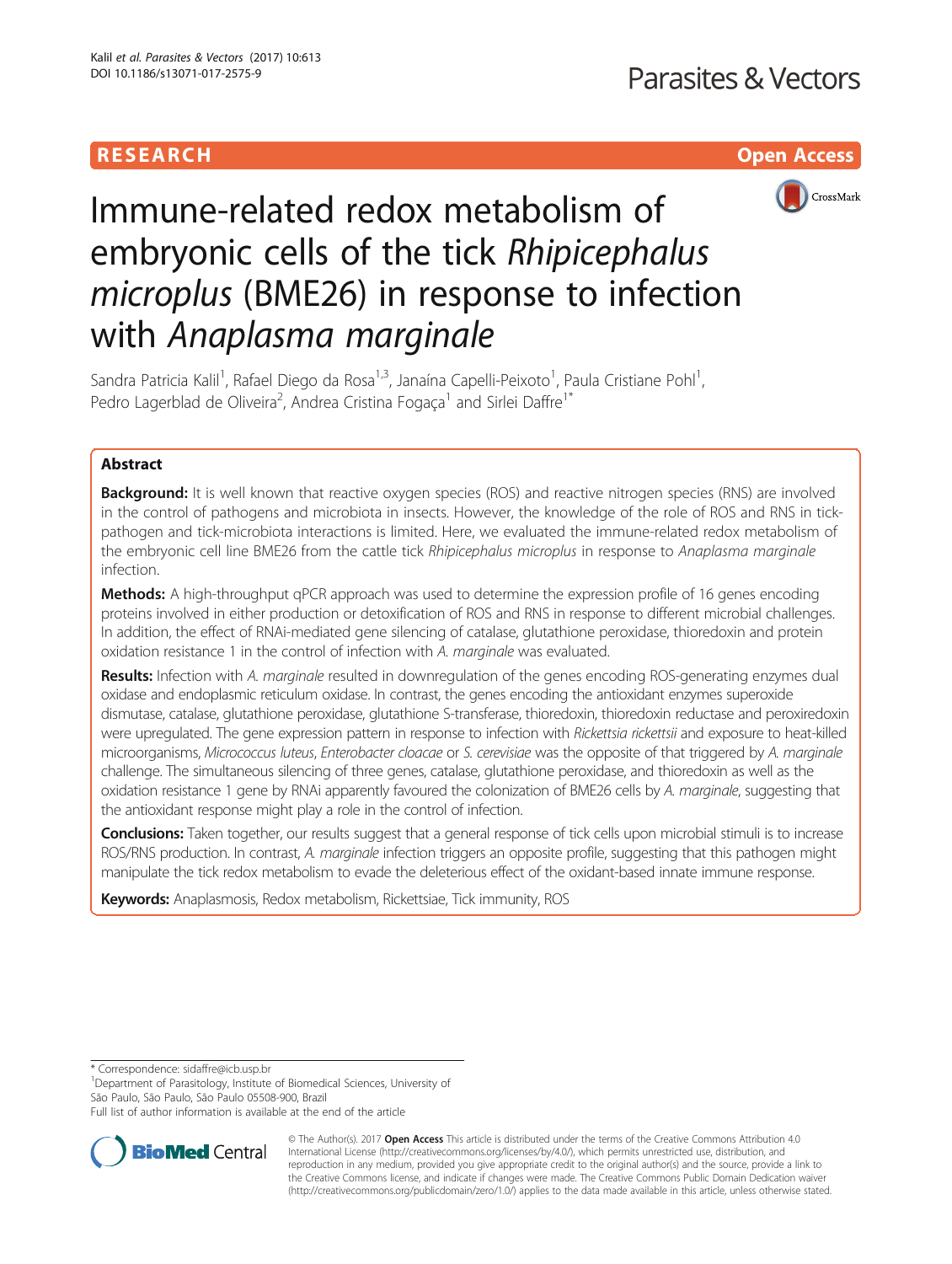# Background

Reactive oxygen species (ROS) are highly reactive oxygen-derived molecules with the potential to damage key cellular components, including lipids, proteins, and DNA. ROS also have an essential role in infectionrelated physiological and pathophysiological processes such as signalling, control of tissue injury and inflammation, as well as cell survival, proliferation, differentiation, and apoptosis [[1, 2](#page-9-0)]. In the immune response to pathogens, ROS and reactive nitrogen species (RNS) are rapidly generated by specific enzymes in many cell types. These enzymes include NADPH oxidase, which produces superoxide anion  $(O_2^-)$ ; dual oxidase (DUOX) and endoplasmic reticulum oxidoreductin (ERO1), which produce hydrogen peroxide  $(H_2O_2)$ ; and nitric oxide synthase (NOS), which generates nitric oxide (NO) [\[3](#page-9-0)–[5\]](#page-9-0). Cells have developed strategies to counteract the potential damage of ROS via detoxification of these molecules and repair of damage induced by ROS. In this respect, superoxide dismutase (SOD) converts  $O_2^$ into  $H_2O_2$  whereas catalase (CAT) and glutathione peroxidase (GPX) detoxify  $H_2O_2$  into  $H_2O$  and  $O_2$  [\[6](#page-9-0)]. Thioredoxins (TRX), which are a partner of reduced/oxidized glutathione in redox regulation, catalyze the reversible reduction of protein disulphide bonds, while the cysteine residues of TRX active-site are reduced by both TRX reductase (TRXR) and NADPH [[7\]](#page-9-0). Peroxiredoxins (PRX) are a group of non-seleno thiol-specific peroxidases that contribute to cellular redox control by eliminating organic hydroperoxides and  $H_2O_2$ . In addition, phospholipid hydroperoxide glutathione peroxidases (PHGPX) catalyze the reduction of  $H_2O_2$  using glutathione as an electron donor [\[8](#page-9-0)]. Finally, glutathione S-transferases (GST) catalyze the conjugation of GSH and electrophilic compounds, increasing the solubility of products and facilitating their excretion [\[9](#page-9-0)].

In arthropods, the triggering of ROS/RNS production is a key component of the response to pathogens [\[10](#page-9-0)–[13](#page-9-0)]. In the midgut of Drosophila, DUOX is essential to control the number of pathogenic microorganisms [[10](#page-9-0)]. In the midgut of Anopheles gambiae, infection with Plasmodium berghei decreased  $H_2O_2$  detoxification, which limits parasite survival, suggesting that ROS is involved in modulating mosquito immunity [\[13\]](#page-9-0). The same research group showed that silencing the gene encoding the protein oxidation resistance 1 (OXR1) increased the systemic levels of  $H_2O_2$  and consequently decreased P. berghei infection [\[11\]](#page-9-0). In mosquitoes, it has also been shown that DUOX, together with a heme-peroxidase, promotes the formation of a dityrosine bond between extracellular proteins, forming a network that prevents immune activation by the gut microbiota [\[12\]](#page-9-0).

The process of redox-based innate immune effectors in response to pathogen infection is much less understood in

ticks. Our research group demonstrated that  $O_2^-$  and  $H_2O_2$  were produced by the hemocytes of the cattle tick Rhipicephalus microplus in response to a microbial challenge with Micrococcus luteus, zymosan, and phorbol 12-miristate 13-acetate (PMA) [[14](#page-9-0)]. Moreover, analogous to what had been described for the mosquitoes, Yang et al. [[15](#page-9-0)] suggested that DUOX/peroxidase system is important for the survival of Borrelia burgdorferi in the gut of the tick Ixodes scapularis. Similar to the results observed for mosquitoes [\[12](#page-9-0)], the silencing of either DUOX or peroxidase impaired the acellular gut barrier formed by tyrosine cross-linking (dityrosine) and thus reduced the load of B. burgdorferi in the tick gut. Importantly, the induction of NOS gene expression and activity by disruption of the dityrosine network promoted a decrease of bacterial load [[15\]](#page-9-0).

Our research group is interested in understanding the immune response of R. *microplus* during infection with Anaplasma marginale, the etiological agent of bovine anaplasmosis. This disease causes significant economic losses due to temporary infertility, abortion, increased mortality, and high costs of treatment [\[16\]](#page-9-0). We have previously reported significant differences in the transcriptional expression profile of genes encoding components of tick immune signaling pathways (Toll, IMD, JNK, and Jak-Stat) in non-infected BME26 cells (derived from R. *microplus* embryos) in comparison to cells harboring either A. marginale or Rickettsia rickettsii, the causative agent of Rocky Mountain spotted fever [\[17](#page-9-0)]. Most of the analyzed genes were downregulated by A. marginale infection, suggesting that this pathogen might manipulate the tick immune system, favouring bacterial survival and colonization. In contrast, the expression of most of the genes from immune signalling pathways in R. rickettsii-infected cells was upregulated. Moreover, another study of our group revealed that the IMD signalling pathway controls A. marginale infection in adult male *R. microplus* ticks [[18\]](#page-9-0).

Here, we assessed the role of immune-related redox metabolism in the control of A. marginale infection in BME26 cells. First, we determined the differential expression profile of redox metabolism genes in BME26 cells exposed to microbial stimuli, including two alive pathogens naturally transmitted by ticks, A. marginale and R. rickettsii, and three heat-killed microorganisms not transmitted by ticks (M. luteus, Enterobacter cloacae and Saccharomyces cerevisiae). Differently, from other microbial stimuli, A. marginale infection upregulated the majority of antioxidant genes while most of the prooxidant genes were downregulated. In addition, the silencing of the genes encoding proteins involved in ROS detoxification, catalase, glutathione peroxidase, thioredoxin and oxidation resistance 1 by RNAi decreased the load of A. marginale in BME26 cells. These results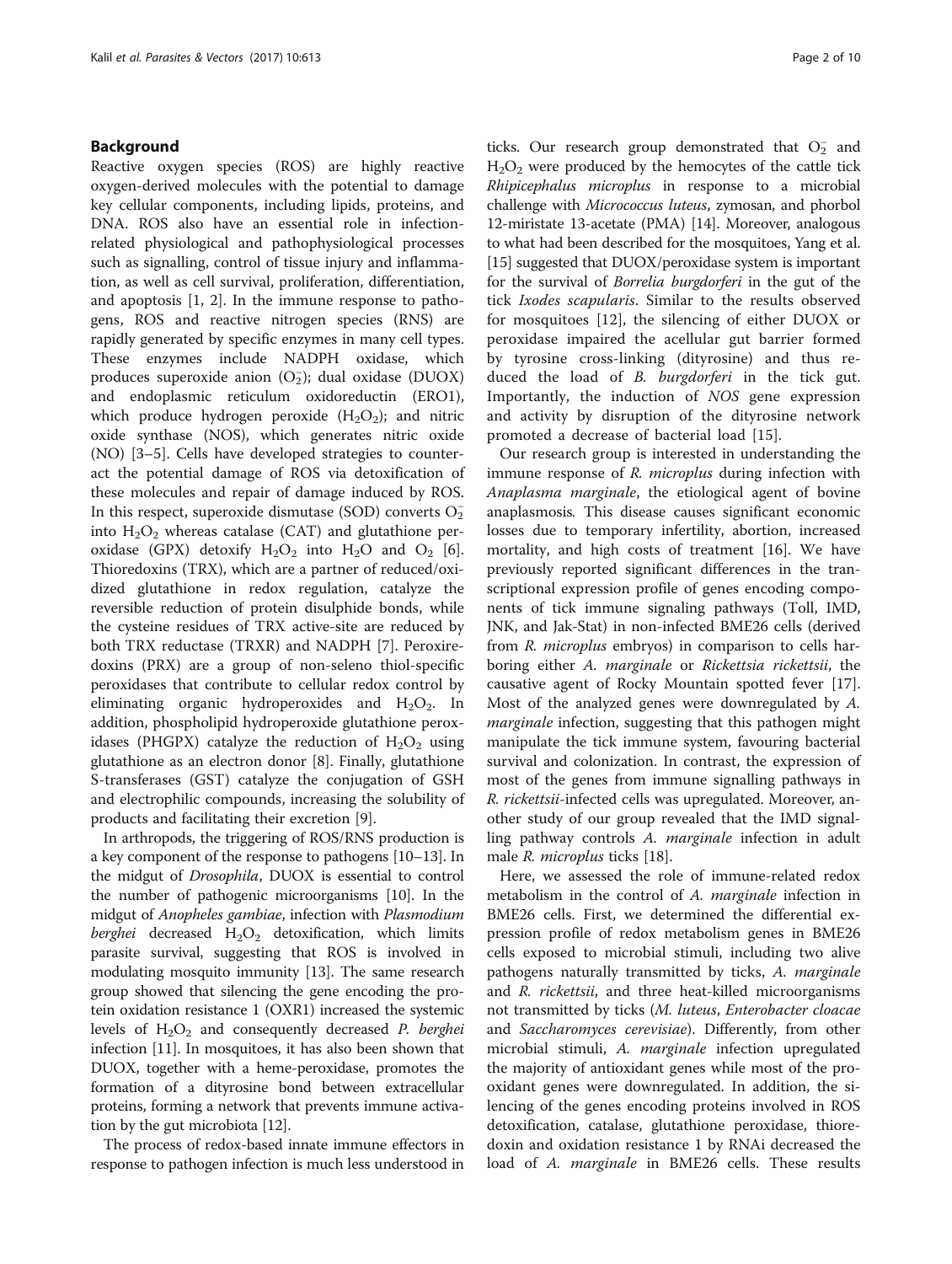suggest that A. marginale might manipulate the tick redox mechanism favouring its survive. However, it cannot be ruled out that host cell response controls infection.

## Methods

#### Tick cell lines and microorganisms

The embryonic cell lines BME26, derived from R. microplus [[19\]](#page-9-0), and ISE6, derived from I. scapularis [[20\]](#page-9-0), were cultured as previously described [\[19](#page-9-0)]. Cell growth and viability were assessed by cell counting in a Neubauer chamber using optical microscopy after trypan blue staining. The microorganisms used in the experiments were the Gram-positive bacterium Micrococcus luteus (ATCC 9341A), the Gram-negative bacterium Enterobacter cloacae K12 (provided by Dr Hans G. Boman, Stockholm University, Sweden), the yeast Saccharomyces cerevisiae (ATCC 208353) and the rickettsiae Anaplasma marginale (Jaboticabal strain) [[21](#page-9-0)] and Rickettsia rickettsii (Taiaçu strain) [\[22](#page-9-0)].

# Nucleic acid extraction and cDNA synthesis

Total RNA and genomic DNA (gDNA) were extracted from BME26 cells using TRIzol® reagent (Thermo Fisher Scientific, Waltham, USA) and Smarter Nucleic Acid Sample Preparation (STRATEC Molecular, Berlin, Germany), respectively, as described previously [\[17](#page-9-0)]. RNA samples were treated with DNase I (Thermo Fisher Scientific) to eliminate contaminant gDNA, and cDNA was synthesized using 250–1000 ng of purified total RNA as template in a 20 μl reaction volume containing 2.5 μM oligo(dT), 0.5 mM dNTPs, 5 mM DTT, 2 units of RNaseOUT ribonuclease inhibitor (Thermo Fisher Scientific), and 10 units of SuperScript III reverse transcriptase (Thermo Fisher Scientific), according to the manufacturer's instruction. As a control, an aliquot of treated RNA was used in PCR reactions to confirm the elimination of residual genomic DNA (data not shown).

### Quantification of A. marginale and R. rickettsii by real-time quantitative PCR

The number of rickettsiae in BME26 cells was determined by quantitative real-time PCR (qPCR) using specific primers and a hydrolysis probe for the genes that encode the major surface protein  $5 \, (msp5)$  of A. *marginale* [[23](#page-9-0)] and citrate synthase of  $R$ . *rickettsii* ( $gltA$ ) [[24\]](#page-9-0). Briefly, the amplification reaction was performed in three technical replicates in a final volume of 15 μl containing 2 μl of gDNA (approximately 100 ng), 2 μl of a mixture of forward and reverse primers (0.6 μM each), 0.02 μl of TaqMan probe, 7.5 μl of Maxima Probe/ROX qPCR Master Mix (Thermo Fisher Scientific), and 3.5 μl of ultrapure water. The reactions were performed on a StepOnePlus™ Real-Time PCR System (Thermo Fisher

Scientific) using the following thermocycler programs: 10 min at 95 °C, followed by 40 cycles of 15 s at 95 °C, 30 s at 60 °C, and 45 s at 72 °C (A. marginale) and 10 min at 95 °C, followed by 40 cycles of 15 s at 95 °C, 15 s at 55 °C, and 30 s at 72 °C (R. rickettsii). In each analysis, the cycle of quantification  $(C_q)$  values of reactions using a dilution series of  $10^2$  to  $10^7$  copies of a plasmid (pGEM-®T Easy, Promega, Madison, USA) containing a fragment of either *msp5* or *gltA* were used to establish a standard curve for determining the absolute number of A. marginale and R. rickettsii, respectively. To that end, those fragments were previously sequenced to confirm their identity to respective sequences in public databases.

#### Primers

The primer design for the high-throughput microfluidic RT-qPCR assay was made manually, and the parameters included a primer annealing temperature of 58 °C to 62 °C, primer length of 20 to 21 bp, primer G/C content of approximately 50%, and amplicon length of 100–200 bp. Potential self-complementarity and primer-dimer formation were checked using FastPCR Professional software ([http://primerdigital.](http://primerdigital.com/fastpcr.html) [com/fastpcr.html](http://primerdigital.com/fastpcr.html)). The efficiency of primers used in RT-qPCR was calculated in the BioMark Real-Time PCR System, and only primers with an amplification efficiency above 90 (linear  $C_q$  values) were accepted. All primers used in this study are fully detailed in Additional file [1](#page-8-0).

# High-throughput microfluidic RT-qPCR

The microbial stimuli of BME26 cells, extraction of nucleic acids, high-throughput microfluidic RT-qPCR, and data analysis were performed simultaneously to the previously study of our research group [[17\]](#page-9-0). As recognized by the Minimum Information for Publication of Quantitative Real-Time PCR Experiments, the MIQE Guidelines [\[25\]](#page-9-0), the expression of different candidate genes for RT-qPCR data normalization was examined. In our analysis, eight candidate genes were considered: elongation factor-1 alpha (ef-1α), glyceraldehyde-3 phosphate dehydrogenase (gapdh), beta-actin (actb), malate dehydrogenase (mdh), glutamate dehydrogenase (gdh), cytochrome c oxidoreductase (cypor), 40S ribosomal protein S3A (RIBS3A) and ribosomal protein L4 (rpl4). Their expression levels were analyzed individually  $(C_q$  values) and in combination (geometric mean of  $C_q$ values) [[26](#page-9-0)]. For our experimental conditions, the best reference for qPCR normalization in BME26 cells was the geometric mean of the  $C_q$  values of *mdh*, *gdh*, *cypor* and  $40$ SRPS3A regarding both  $C_q$  variation and primer efficiency.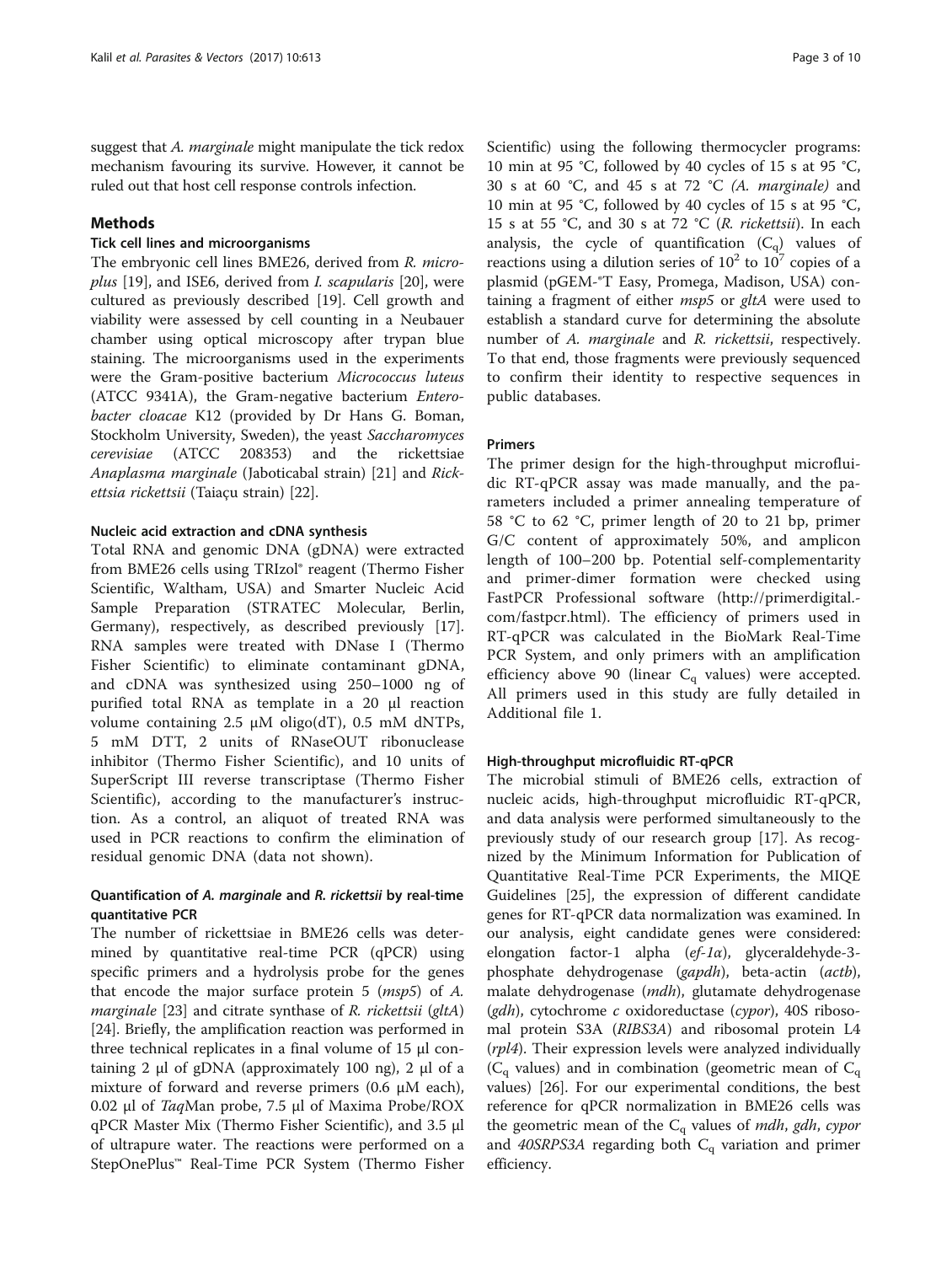## RNAi gene-silencing assay

To verify the importance of an antioxidant response of BME26 cells on A. marginale infection, the encoding genes of catalase (GenBank: CV451339), gpx (GenBank: CV440147), trxr (GenBank: CV451339) and oxr1 (GenBank: MF503617) were silenced using RNA-mediated interference (RNAi). The encoding gene of the merozoite surface protein 1 (msp1) of Plasmodium falciparum was used as control (GenBank: AF061132). Target DNA fragments were amplified using cDNA from BME26 cells or a plasmid containing *msp*1 and primers designed for *Rmcat*, Rmgpx, Rmtrxr, Rm oxr1, or Pfmsp1 containing the T7 polymerase promoter sequence (Additional file [1](#page-8-0): Table S1). The PCR cycling conditions were: 95 °C for 30 s followed by 30 cycles of 55 °C for 1 min and 72 °C for 1 min. PCR products were analyzed by agarose gel electrophoresis and purified using the GeneJet Purification kit (Fermentas, Vilnius, Lithuania). dsRNAs were synthesized using the T7 RiboMax™ Express RNAi System kit (Promega) and 950 ng of PCR-amplified DNA fragments as template. After dsRNA synthesis, the specificity was checked by electrophoresis in agar gel. Only dsRNA with a unique band with the expected size were used.

BME26 cells  $(1.5 \times 10^6)$  were sub-cultured into flasks for 24 h before the addition of  $10^{13}$  dsRNA molecules in L15B infection medium [\[27](#page-9-0)]. The BME26 cells were incubated simultaneously with a mixture of dscat, dsgpx, and dstrxr, or dsoxr1 alone; dsmsp1 was used as a control. After 24 h, BME26 cells were challenged with A. marginale. To that end, frozen cultures of A. marginale in ISE6 cells were used  $(3 \times 10^8$  bacteria/vial) were thoroughly lysed by subjecting the samples to three cycles of freezing in liquid nitrogen followed by thawing in a waterbath at 37 °C. Then, the suspension was centrifuged at  $500 \times g$  for 5 min at 4 °C, and the same volume of supernatant was added as inoculum in all experiments. An aliquot of the inoculum was stored for quantification of bacteria along with the aliquots collected from each time point. The quantification of the inoculum was further used to calculate the rickettsiae infection ratio of each experiment. Therefore, ratios may vary among assays from 1:9 to 1:90. After incubation for additional 72 h, the supernatant was discarded, the cell monolayer was washed with PBS and then detached with a scraper or Trypsin-EDTA solution (Vitrocell, Campinas, Brazil). The cell suspension was centrifuged at 3000× g for 10 min at 4 °C. RNA and gDNA were extracted from resulting pellet and used for evaluation of gene silencing and bacterial quantification, respectively. The expression of target genes (cat, gpx, trxr, oxr1) and the endogenous reference gene (40S ribosomal protein S3a) was assessed by SYBR green quantitative real-time PCR (qPCR). The reactions were performed on a StepOne-Plus™ Real-Time PCR System (Thermo Fisher Scientific). The PCR condition was 95 °C for 10 min followed by 40 cycles of 95 °C for 15 s and 60 °C for 1 min. Gene expression was analyzed as described for the high-throughput microfluidic RT-qPCR experiment [\[17](#page-9-0)]. The number of A. marginale in BME26 cells was determined by qPCR. Five and eight biological replicates (flasks of BME26 cells) were processed for each group (treated with either control or target gene dsRNA) in the triple and  $oxr1$  silencing experiments, respectively. The infection ratio was 1:9 (triple silencing) and 1:64 (oxr1 silencing).

#### Quantitation of  $H_2O_2$

 $H<sub>2</sub>O<sub>2</sub>$  was measured with Amplex Red (Invitrogen) following the recommendations of the manufacturer (Amplex® Red Hydrogen Peroxide/Peroxidase Assay Kit, Thermo Fisher Scientific). Before the bacterial challenge,  $5 \times 10^4$  BME26 cells were sub-cultured in 24-well plates for 24 h followed by two washes with Krebs-Ringer phosphate buffer with glucose (KRPG) (145 mM NaCl, 5.7 mM sodium phosphate, 4.86 mM KCl, 0.54 mM CaCl<sub>2</sub>, 1.22 mM MgSO<sub>4</sub>, 5.5 mM glucose, pH 7.35) and incubation in KRPG containing 100 μM Amplex Red (10-acetyl-3,7-dihydroxyphenoxazine) and 0.2 U/ml horseradish peroxidase (HRP). Tick cells were challenged with A. marginale (ratio 1:34) obtained as described above (RNAi gene-silencing assay). Uninfected ISE6 cell lysate prepared as described for A. marginale inoculum was used as a control. In addition, BME26 cells incubated with 125 μM menadione served as the positive control [[28](#page-9-0), [29](#page-9-0)]. At 1, 6, 24 and 72 h postchallenge at 34 °C in the dark, the incubation medium was centrifuged for 2 min at  $10000 \times g$ , and the supernatant was transferred to cell culture plates (Corning Costar®; CLS3991, Sigma-Aldrich). The fluorescence was measured using a SpectraMax 190 (Molecular Devices, Sunnyvale, USA) with excitation at 560 nm and emission at 590 nm and was compared to a standard curve containing 0.05 to 500 pmol of  $H_2O_2$ . Three biological samples were analyzed for each treatment.

### Statistical analysis

The differences between treatments were analyzed statistically by Mann-Whitney test using GraphPad Prism version 7.0 for Windows (GraphPad Software, San Diego, CA, USA). A P-value lower than 0.05 was considered statistically significant.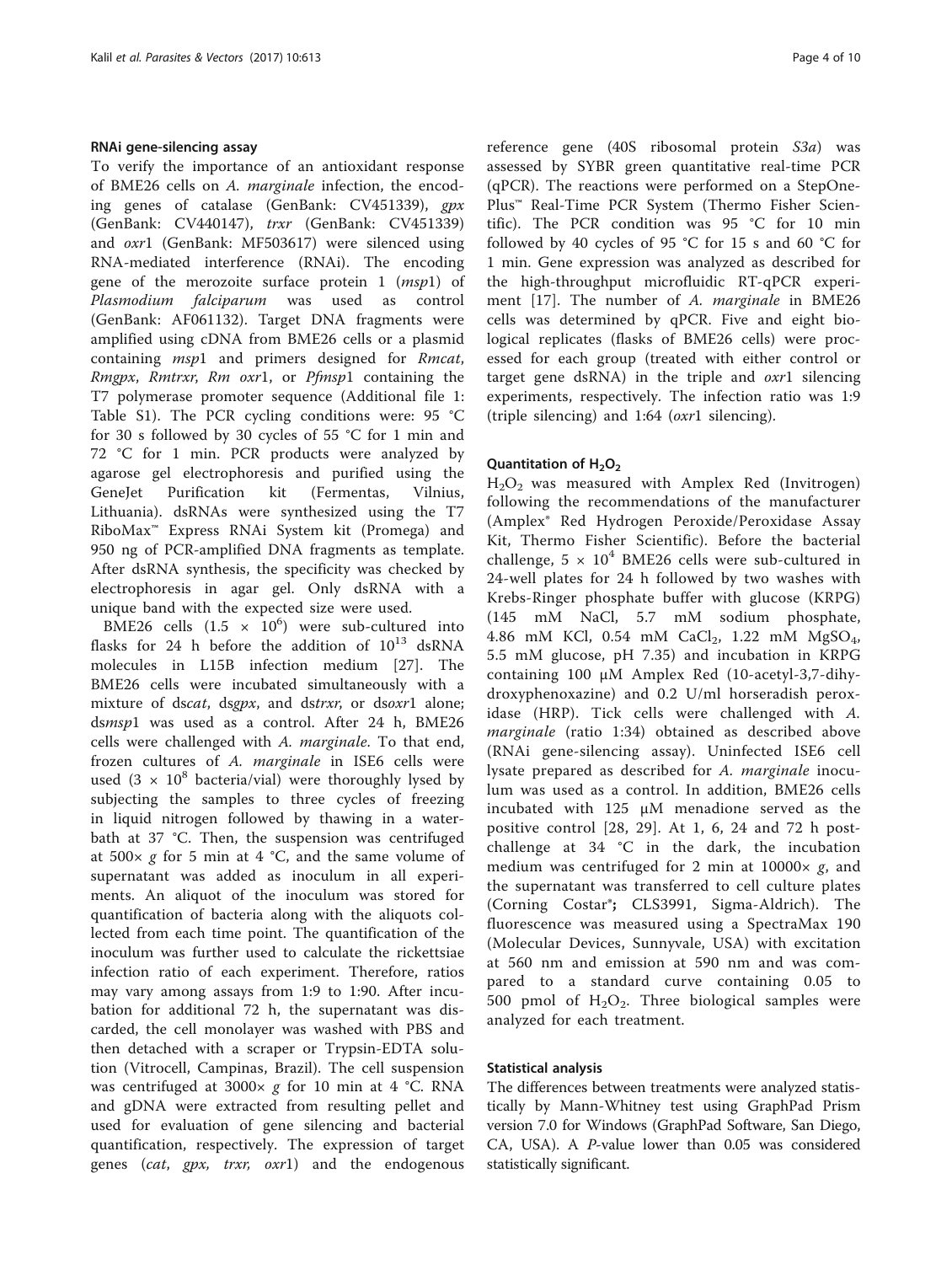#### Results

### Redox balance genes are differentially expressed in BME26 cells upon microbial stimuli

First, we evaluated A. *marginale* and R. *rickettsii* growth in BME26 cells and the cell viability along infection (Table 1). The infection ratios with rickettsiae were based on the kinetics of growth previously standardized by our research group. As R. rickettsii grows faster than A. marginale and it is quite more virulent, causing the death of the tick cells, we used an inoculum approximately  $10^4$  lower of R. rickettsii than of A. marginale. The total number of A. marginale remained relatively constant (average of  $5.57 \times 10^7$  rickettsiae/flask) over the 72 h infection period, and the mortality rate of BME26 cells was low (less than 20%). In contrast, the average number of R. rickettsii increased during infection and reached  $1.61 \times 10^6$  bacteria/flask over 48-72 h post-infection. R. rickettsii counts in BME26 cells were below the detection threshold of the absolute quantification by qPCR at 6 and 24 h (Table 1). Although no significant differences in the number of R. rickettsii were found between 48 and 72 h, the mortality of BME26 cells reached approximately 45% at 72 h post-infection. It is important to note that at 48 h and 72 h post-infection, the quantity of the two rickettsiae in BME26 cells differs by only one order of magnitude (Table 1).

The transcriptional analysis of BME26 cells was evaluated at 6, 24 and 72 h after experimental infection with either A. marginale or R. rickettsii or stimulation with heat-killed microorganisms (M. luteus, E. cloacae or S. cerevisiae). No microbial growth was observed after plating the heat-killed microorganisms in an appropriate medium. The results revealed a remarkable difference in the expression of redox metabolism genes in BME26 cells experimentally infected with A. marginale compared with the other microbial stimuli (Fig. [1](#page-5-0)). During A. marginale infection, most of the pro-oxidant genes were downregulated, except for RmNOS, which was upregulated at 6 and 72 h post-infection. However, most antioxidant genes were upregulated along the infection. It is known that redox equilibrium is modulated in the gut of Aedes aegypti after a blood meal [[30\]](#page-9-0). For

this reason, we analyzed the relative gene expression in BME26 cells incubated with blood cell debris versus PBS (Fig. [1](#page-5-0)). The upregulation of the vast majority of pro-oxidant genes and downregulation or non-modulation of most antioxidant genes was observed along the 72 h of stimulation. It is of note that this profile is opposite to that observed in BME26 cells infected with the inoculum of A. marginale harboured in blood cells. The global analysis of gene expression of BME26 cells in response to R. rickettsii challenge showed that most antioxidant genes were downregulated along infection compared with A. marginale, while all pro-oxidant genes were upregulated in at least one point postinfection (Fig. [1\)](#page-5-0). After 72 h, all evaluated antioxidant genes were upregulated by A. *marginale* infection, whereas some of these genes were down-regulated by R. rickettsii.

The results of the stimulus of BME26 cells with heat-killed microorganisms (M. luteus, E. cloacae and S. cerevisiae) showed that the expression of most prooxidant genes was upregulated and the expression of many antioxidant genes was down-regulated. Although the expression pattern of BME26 cells in response to the heat-killed microorganism is similar, this profile is different from that observed for infection with alive A. marginale (Fig. [1](#page-5-0)).

# Anaplasma marginale infection is limited by the simultaneous silencing of Rmcat, Rmgpx, Rmtrxr or by Rmoxr1 in BME26 cells

As A. marginale triggered an antioxidant profile in BME26 cells, the effect of the simultaneous silencing of three antioxidant genes in tick cells, Rmcat, Rmgpx and Rmtrxr, on infection was determined. For this purpose, BME26 cells were incubated at the same time with specific dscat, dsgpx, and dstrxr and then infected with A. marginale. The mRNA levels of Rmcat, Rmgpx, and Rmtrxr were 94.1%, 95.8% and 90.6% lower than the control group (dsmsp1) (Fig. [2a-c](#page-6-0)). In addition, a significant decrease in the number of bacteria was observed (Fig. [2d](#page-6-0)). Likewise, the Rmoxr1 silencing (37.5%) (Fig. [3a](#page-6-0)) resulted in a significant reduction in infection levels of A. marginale (Fig. [3b](#page-6-0)). These results showed that

Table 1 Rickettsial quantification in BMF26 cells

| <b>NOTE:</b> I increased good and contract british contract |                                             |                   |                                         |                   |
|-------------------------------------------------------------|---------------------------------------------|-------------------|-----------------------------------------|-------------------|
| Post-infection (h)                                          | A. marginate infection                      |                   | R. rickettsii infection                 |                   |
|                                                             | Number of bacteria/flask                    | % BME26 mortality | Number of bacteria/flask                | % BME26 mortality |
| 6                                                           | $4.21 \times 10^{7} \pm 1.15 \times 10^{7}$ | $10 \pm 2$        | nd                                      | $4 \pm 0.8$       |
| 24                                                          | $6.66 \times 10^7 + 6.39 + 10^6$            | $16 + 4$          | nd                                      | $11 + 2$          |
| 48                                                          | $4.86 \times 10^7 \pm 7.77 \times 10^6$     | $16 \pm 8$        | $2.04 \times 10^6 \pm 4.32 \times 10^5$ | $7 + 3$           |
| 72                                                          | $6.55 \times 10^{7} \pm 2.38 \times 10^{7}$ | $19 + 6$          | $1.18 \times 10^6 + 4.52 \times 10^5$   | $45 + 4$          |

The infection of BME26 cells was monitored by absolute qPCR. The mortality of BME26 cells was monitored by trypan blue staining under light microscopy (adapted from Rosa et al. [\[17](#page-9-0)]). Abbreviation: nd, not detected by qPCR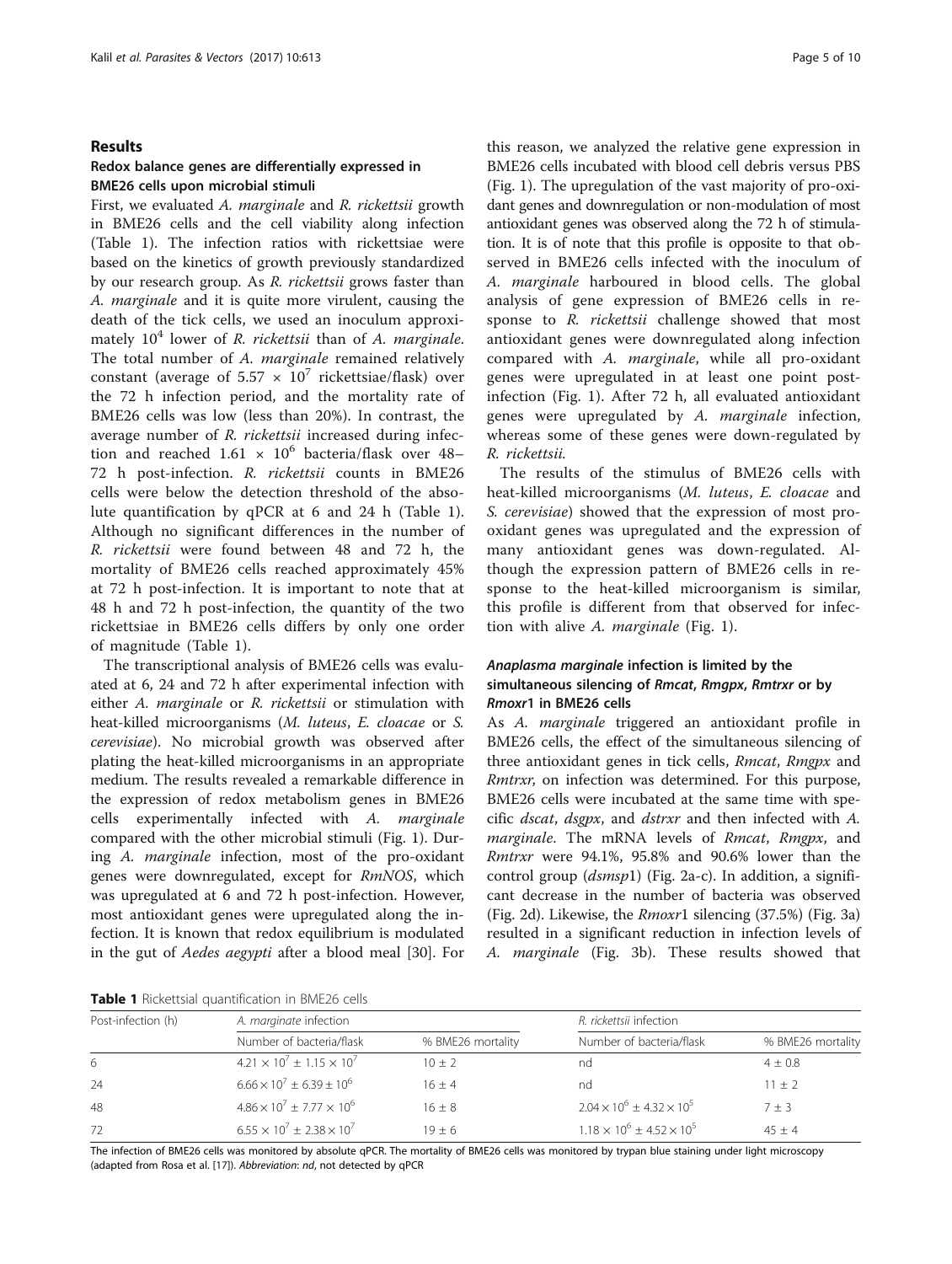<span id="page-5-0"></span>

silencing of genes involved with antioxidant defence affects infection of BME26 cells by A. marginale.

# Quantification of  $H_2O_2$  in BME26 cells infected with A. *marainale*

Since genes involved with redox metabolism are modulated by A. marginale infection (Fig 1b), the quantity of  $H<sub>2</sub>O<sub>2</sub>$  was evaluated in BME26 infected at 1, 6, 24 and 72 h (Fig. [4\)](#page-7-0). There was no difference in the concentration of hydrogen peroxide produced by infected and noninfected cells at any experimental time points (Fig. [4](#page-7-0)). However, menadione stimulation, a known inducer of hydrogen peroxide production [\[28, 29](#page-9-0)], increased the production of  $H_2O_2$ , and the  $H_2O_2$  levels varied between 250 and 350 pmol in the studied time points.

# Discussion

In many arthropod species, microbial recognition results in the activation of immune signalling pathways involved in the regulation of important immune-effectors, such as antimicrobial peptides [\[31\]](#page-9-0). Indeed, a previous study from our group using heat-killed microorganisms (M. luteus, E. cloacae and S. cerevisiae) showed that those microbial as stimuli elicited the modulation of many immune-related genes in BME26 cells [\[17\]](#page-9-0). Therefore, one of the aims of our study was to verify if those microorganisms could also modulate the expression of redox-related genes. In addition, to evaluate the expression of R. microplus redoxrelated genes during host-pathogen interactions, we have chosen two bacterial pathogens naturally transmitted by ticks, A. marginale and R. rickettsii. High-throughput

qPCR analysis demonstrated that distinct transcriptional patterns of redox metabolism genes are triggered in the cattle tick cell line BME26 in response to different microbial stimuli. Anaplasms marginale infection downregulated the expression of pro-oxidants genes and upregulated antioxidant genes. On the other hand, heatkilled microorganisms upregulated most of the prooxidant genes and downregulated pro-oxidant genes. Moreover, the gene expression profile induced by infection with R. *rickettsii*, which is not transmitted by the cattle tick, was an intermediary between A. marginale infection and the stimulation with heat-killed microorganisms. These results suggest that A. marginale infection subverted the host redox-based innate immune response by preventing the onset of an oxidative response, as elicited by the other microbial stimuli.

In accordance with these findings, in our previous study, we observed that A. marginale downregulates key components of the signalling immune pathways Toll, IMD, and Jak/Stat, which may reflect an attempt of this bacterium to manipulate the immune system of the host cells [\[17\]](#page-9-0). Despite the possible establishment of a favourable environment for the growth of A. *marginale*, we observed a relatively constant number of A. marginale over the 72 h infection period. The importance of the maintenance of an antioxidant environment by A. marginale was corroborated by either the simultaneous silencing of three antioxidant genes (Rmcat, Rmgpx and Rmtrxr) or Rmoxr1 in tick cells, which led to a reduction in the number of bacteria. In turn, even though R. rickettsii induces an increase in the expression of most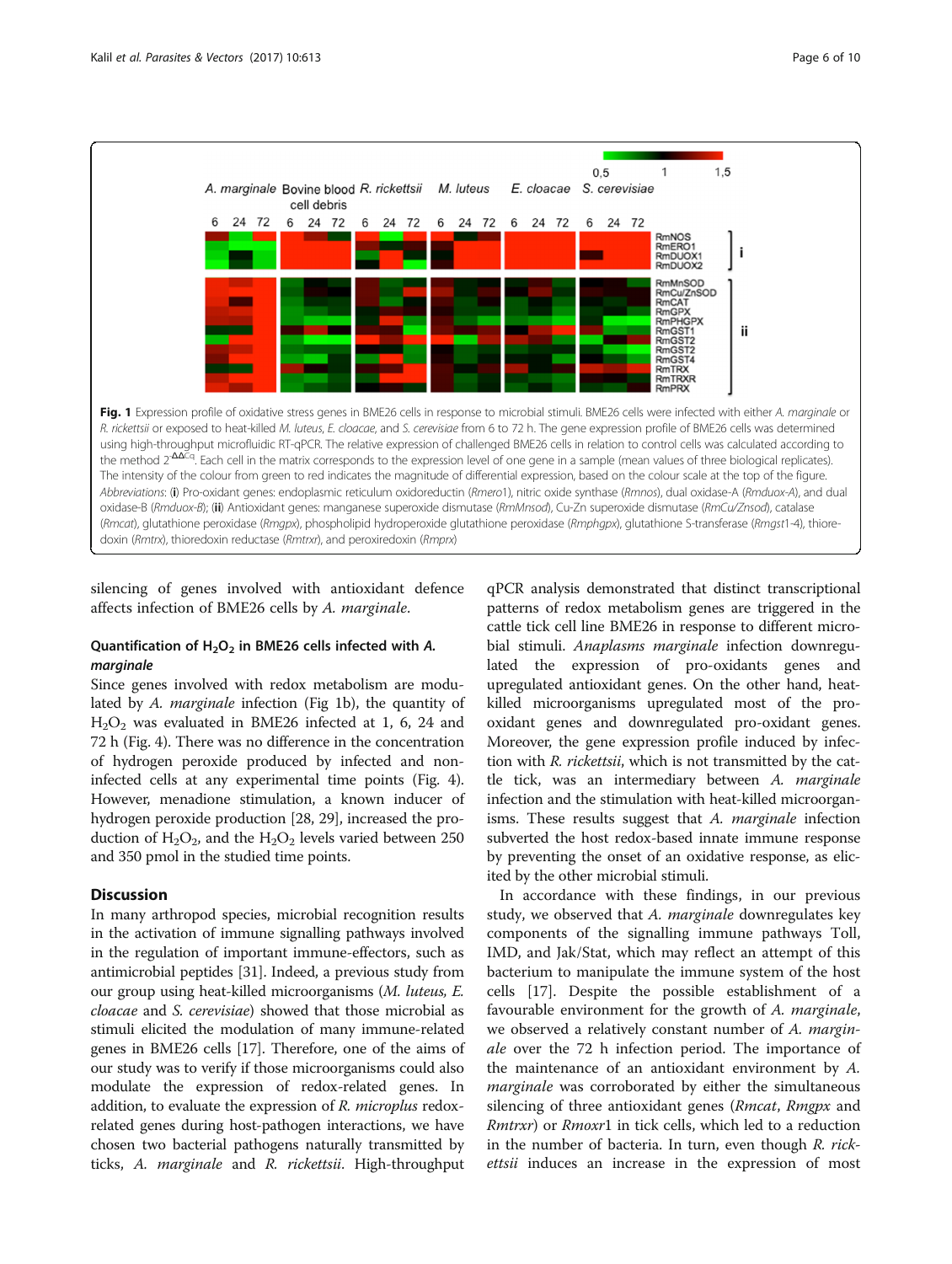<span id="page-6-0"></span>

cells incubated with msp1 dsRNA (control). d Some A. marginale cells per flask at 72 h post-incubation in dsRNA-treated BME26 cells. The dots represent the relative mRNA levels or the number of A. marginale in individual flasks (five biological replicates), the horizontal line indicates the median relative mRNA level or the number of A. marginale cells, and bars represent the standard deviation at each time point. The percentage of gene silencing is indicated in **a, b** and **c**. The asterisk indicates significant differences by Mann-Whitney test ( $U_{(10)} = 0$ ,  $Z = -2.88$ ,  $P = 0.0079$ )

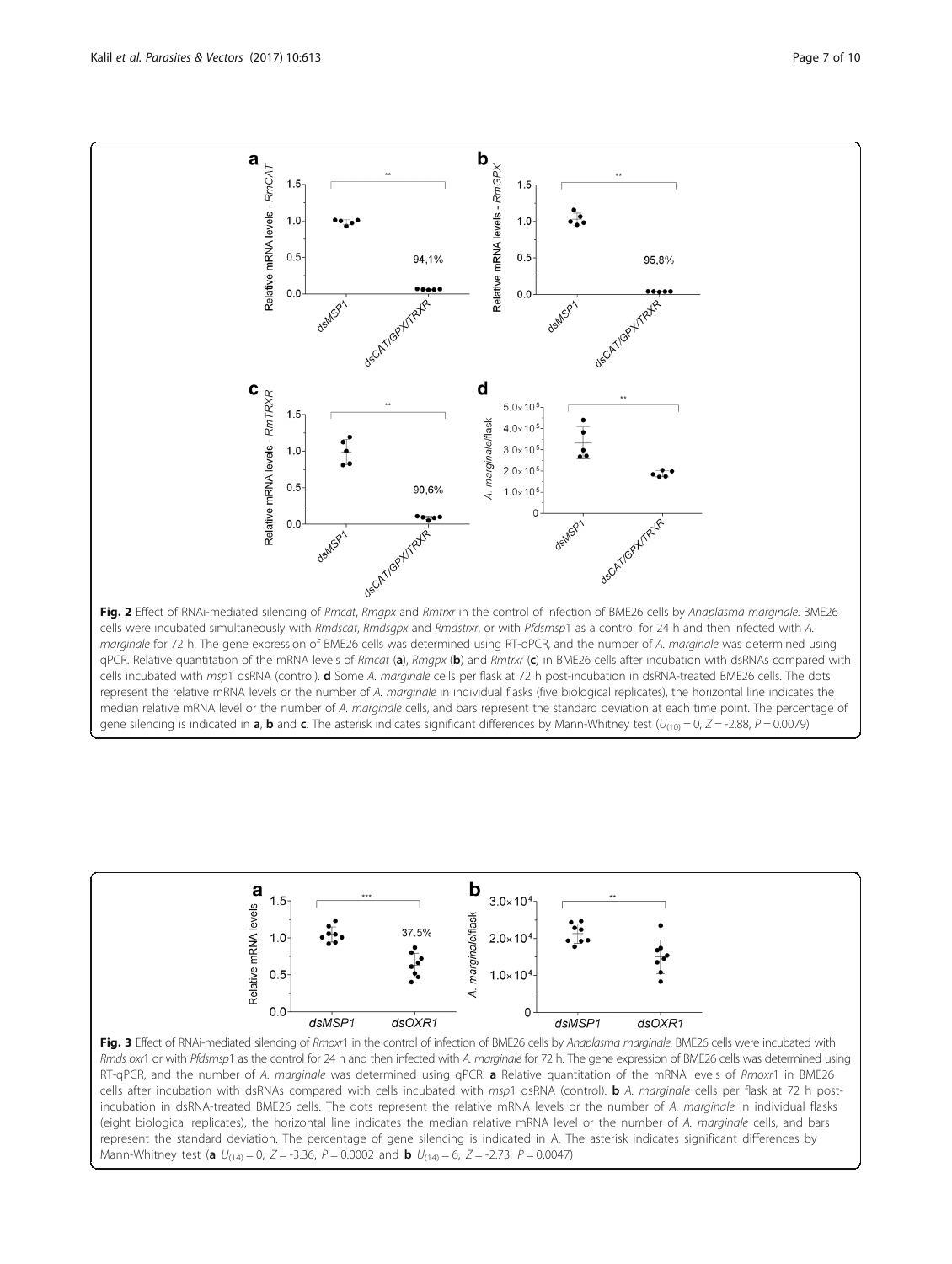<span id="page-7-0"></span>

6 h (b), 24 h (c) and 72 h (d) post-incubation. The dots represent the concentration of H<sub>2</sub>O<sub>2</sub> in individual wells (three biological replicates), the horizontal line indicates the median concentration of H<sub>2</sub>O<sub>2</sub>, and bars represent the standard deviation at each time point. The asterisk indicates significant differences by Mann-Whitney test ( $U_{(4)} = 0$ , Z = -2.09, P = 0.037)

genes of the immune signaling pathways Toll, IMD, and Jak-Stat after 24 h of infection [[17\]](#page-9-0) and possibly creates a more pro-oxidant environment compared with A. marginale (RmDUOX-A and RmDUOX-B were induced at 24 h post-infection), we observed high rates of R. rickettsii growth and mortality of BME26 cells. A previous study showed that antioxidant genes of R. rickettsii are upregulated in the midgut of its tick vector during the acquisition of the blood meal [[32](#page-9-0)]. In addition, antioxidants genes of R. rickettsii are also upregulated in endothelial cells exposed to an oxidative environment [[33, 34](#page-9-0)]. Upregulation of antioxidant genes might protect this bacterium against ROS, which may explain its significant growth rate in BME26 cells.

The microbicidal role of ROS produced by professional phagocytes in innate immunity of vertebrates is well known [[35, 36](#page-9-0)]. In addition, it has been established that DUOX is involved in remodelling the intestinal microflora and elimination of unwanted microbes for the maintenance of the gut-microbe homeostasis of the fruit fly Drosophila melanogaster [\[37\]](#page-9-0). Another study demonstrated the involvement of ROS in mosquito

immunity, which is important for the control of both bacteria and Plasmodium [[13](#page-9-0)]. However, only a few studies have evaluated the role of ROS in microbial colonization in ticks. To that end, we quantified  $H_2O_2$  at 1, 6, 24 and 72 h post-infection of BME2626 with A. *marginale*. It was not detected an augment of  $H_2O_2$  production along the course of infection in relation to the control, in contrast to the observed with menadione (positive control). A hypothesis to explain this result is that A. marginale infection does not trigger an oxidative response in BME26 cells, which w result in an increase in ROS production, such as  $H_2O_2$ . In fact, the expression of antioxidant genes was upregulated as early as six h post-infection with A. marginale, and their expression increased at 72 h. However, future studies, such as the measure of the activity of antioxidant enzymes, should be performed to corroborate this hypothesis.

To date, few studies have described the involvement of antioxidant defence in the response of ticks to pathogen infection. It was previously demonstrated that the glutathione-S-transferase (GST) transcript was induced in IDE8 cells (derived from the tick I. scapularis) in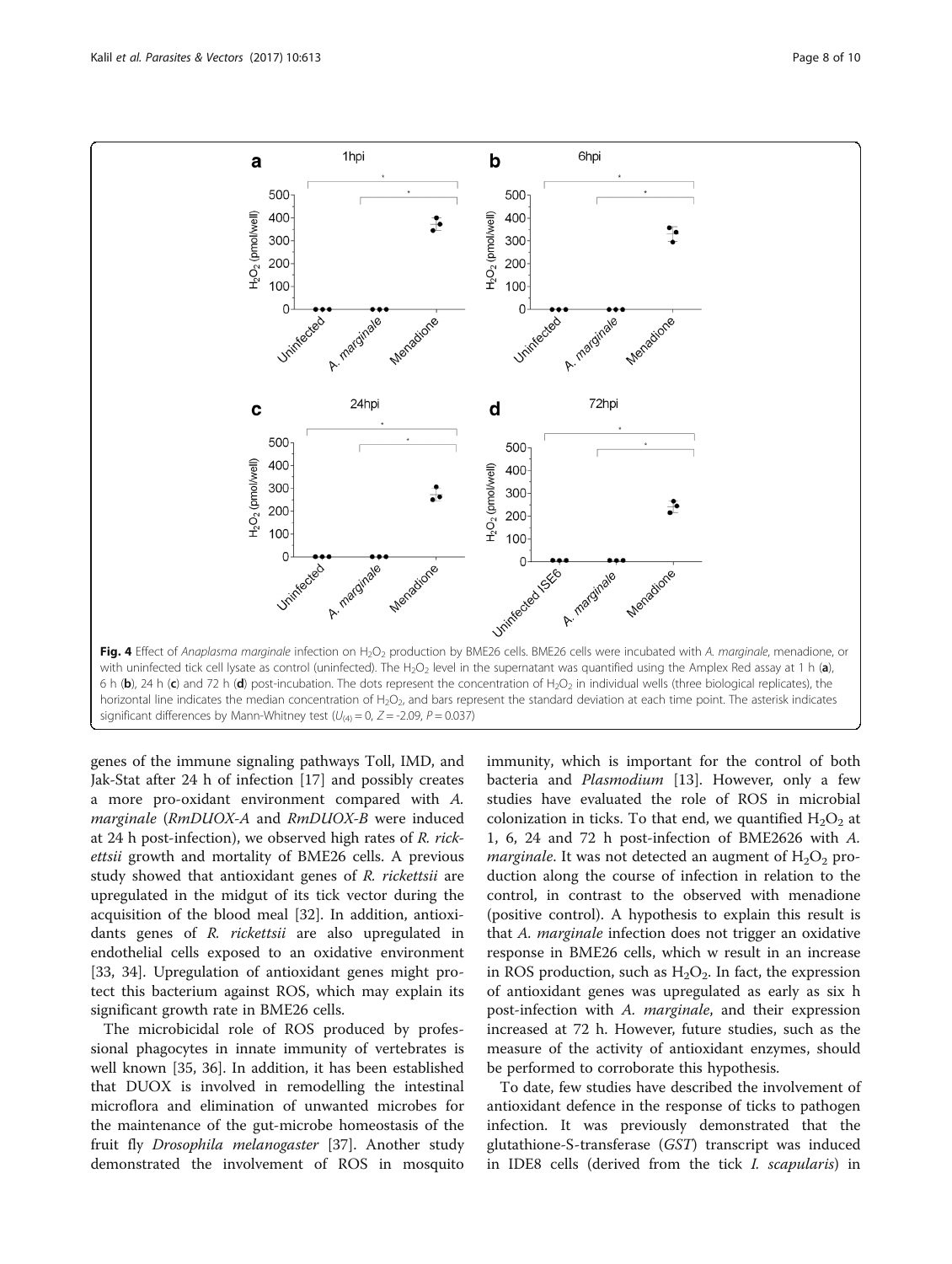<span id="page-8-0"></span>response to A. marginale infection [\[38](#page-9-0)]. Here, a similar transcriptional profile of Rmgst genes was observed in BME26 cells infected with A. marginale. Importantly, the RNAi-mediated silencing of gst in Dermacentor variabilis caused a reduction of A. marginale load in the tick gut after acquisition feeding and in the salivary glands after transmission feeding [\[38](#page-9-0)]. In the current study, we have demonstrated that *Rmcat*, *Rmgpx*, and Rmtrxr are upregulated up to 72 h after infection of BME26 cells with A. marginale. In addition, we showed that the simultaneous silencing of these three genes decreased the A. marginale load, suggesting that they might play an important role in bacterial survival. It has been demonstrated that the viability of *B. burgdorferi* in I. scapularis salivary glands are affected by the ROS balance [[39](#page-9-0)]. Moreover, the RNAi-mediated silencing of the peroxiredoxin Salp25D decreased the bacterial load in the salivary glands of ticks, suggesting that this protein facilitated the entry of B. burgdorferi. Salp25D is involved in the quenching of extracellular  $O<sub>2</sub>$  produced by neutrophils, allowing bacterial survival [[39\]](#page-9-0). In addition, we have presented evidence here that the silencing of oxr1, which regulates expression of enzymes that detoxify ROS, such as catalase and GPX, led to a reduction in the A. marginale infection. Similar results were demonstrated for A. gambiae infected by P. berghei. However, the molecular mechanism of action of oxr1 remains unclear [\[11](#page-9-0)].

# Conclusions

Herein, we show that different microbial stimuli trigger distinct gene expression profile of components of the prooxidant/antioxidant system in BME26 cells. Remarkably, A. marginale exposure triggers the downregulation of pro-oxidant genes and the upregulation of antioxidant genes, suggesting that this pathogen might manipulate the oxidative response of BME26 cells to favour bacterial survival towards a more reduced intracellular environment. It is plausible to suppose that the distinct gene profile triggered by A. marginale compared with the other microbial challenges evaluated in this study and previous results on immune signalling pathways [\[17\]](#page-9-0) may be due to the R. microplus-A. marginale co-evolution. This coevolutionary scenario may include the adaptation of rickettsial-host interaction to rickettsial advantage, establishing an antioxidant environment and reducing the host immune genes, as well as low rickettsial virulence level, as we observed a low replication rate of A. marginale and a high survival of infected BME26 cells. Our results indicate the potential use of BME26 cells to elucidate the molecular mechanisms involved in the infection with A. marginale. The mechanisms used by this pathogen to manipulate the immune-triggered production of ROS/RNS are a

potential target for the development of new strategies for the control of tick-borne diseases.

# Additional file

[Additional file 1: Table S1.](dx.doi.org/10.1186/s13071-017-2575-9) Primers used in RT-qPCR analysis and RNAi assays. (DOC 61 kb)

#### Abbreviations

CAT: Catalase; DUOX: Dual oxidase; ERO1: Endoplasmic reticulum oxidoreductin; GPX: Glutathione peroxidase; GST: Glutathione S-transferase; H<sub>2</sub>O<sub>2</sub>: Hydrogen peroxide; NO: Nitric oxide; NOS: Nitric oxide synthase; O<sub>2</sub>: Superoxide anion OXR1: Protein oxidation resistance 1; PHGPX: Phospholipid hydroperoxide glutathione peroxidases; PRX: Peroxiredoxin; RNS: Reactive nitrogen species; ROS: Reactive oxygen species; SOD: Superoxide dismutase; TRX: Thioredoxin; TRXR: Thioredoxin reductase

#### Acknowledgements

The authors are grateful to Dr Milton Moraes for microfluidic RTqPCR analysis and Mario Balanco for technical assistance. The gene encoding the merozoite surface protein 1 (MSP1) of Plasmodium falciparum was obtained from a plasmid kindly provided by Dr Gerhard Wunderlich (Institute of Biomedical Sciences, University of São Paulo, Brazil).

#### Funding

This research was supported by grants from the São Paulo Research Foundation (FAPESP; Grants 2013/26450–2), National Council for Scientific and Technological Development [CNPq; National Institutes of Science and Technology in Molecular Entomology (INCT-EM)], Coordination for the Improvement of Higher Education Personnel (CAPES). S Kalil and JC Peixoto received doctoral scholarships provided by CNPq (142985/2011-9) and FAPESP (Grants 2011/23549-2), respectively. RDR and PCP were supported by post-doctoral fellowships from CAPES and CNPq, respectively.

#### Availability of data and materials

All data analysed during this study are included in this published article and in Additional file 1.

#### Authors' contributions

SPK, RDR, JCP and PCP designed and performed the high-throughput qPCR experiments. SPK performed other experiments. ACF, RDR and PLO performed the critical revision of the manuscript. SD and ACF contributed with reagents/ materials/analysis tools. SPK and SD wrote the paper. All authors read and approved the final manuscript.

#### Ethics approval and consent to participate

Not applicable.

#### Consent for publication

Not applicable.

#### Competing interests

The authors declare that they have no competing interests.

#### Publisher's Note

Springer Nature remains neutral with regard to jurisdictional claims in published maps and institutional affiliations.

#### Author details

<sup>1</sup>Department of Parasitology, Institute of Biomedical Sciences, University of São Paulo, São Paulo, São Paulo 05508-900, Brazil. <sup>2</sup>Laboratory of Biochemistry of Hematophagous Arthropods, Institute of Medical Biochemistry Leopoldo de Meis, Federal University of Rio de Janeiro, Rio de Janeiro, Rio de Janeiro 21941-909, Brazil. <sup>3</sup>Present address: Laboratory of Immunology Applied to Aquaculture, Department of Cell Biology, Embryology, and Genetics, Federal University of Santa Catarina, Florianópolis, Santa Catarina 88040-900, Brazil.